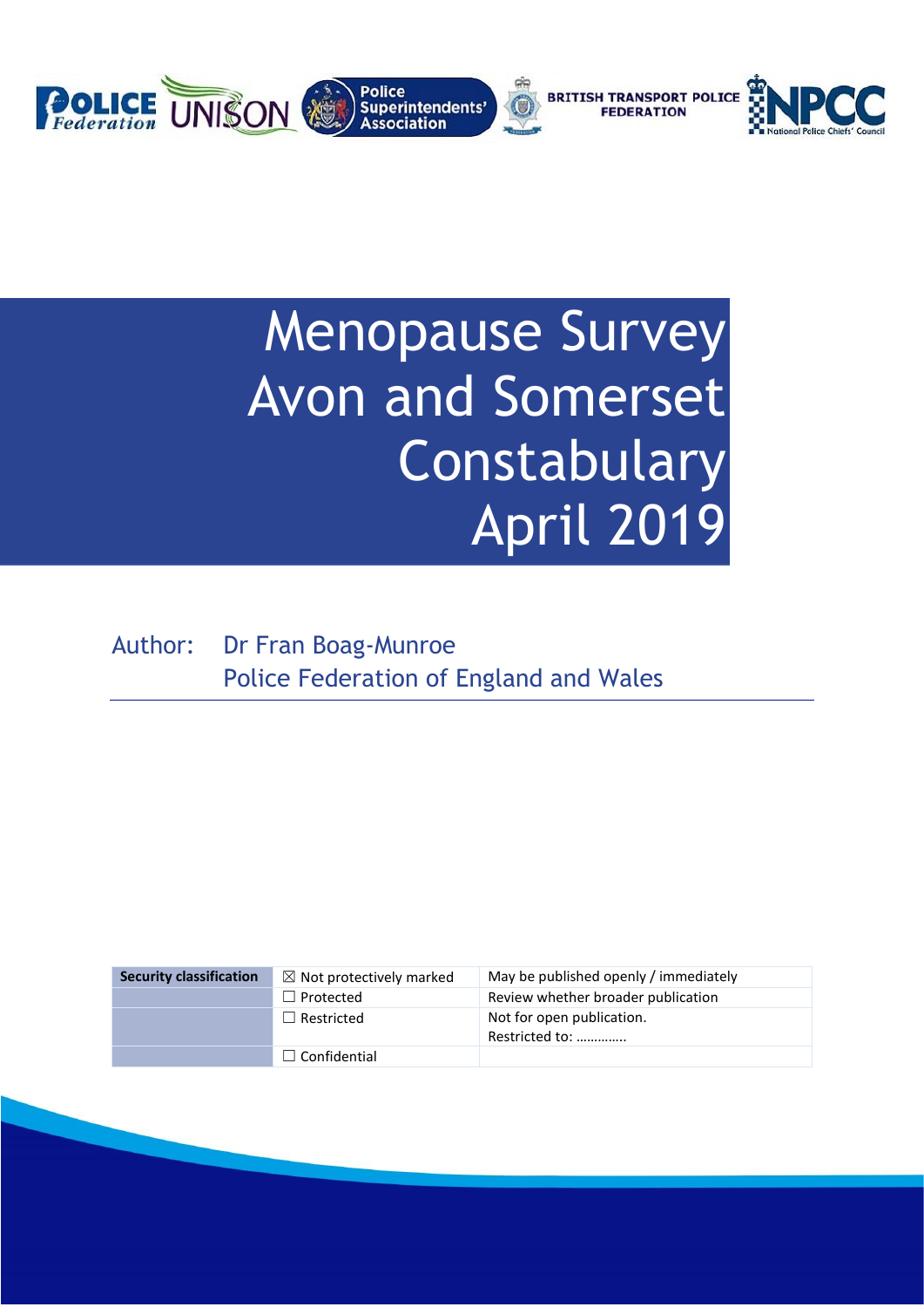### **Contents**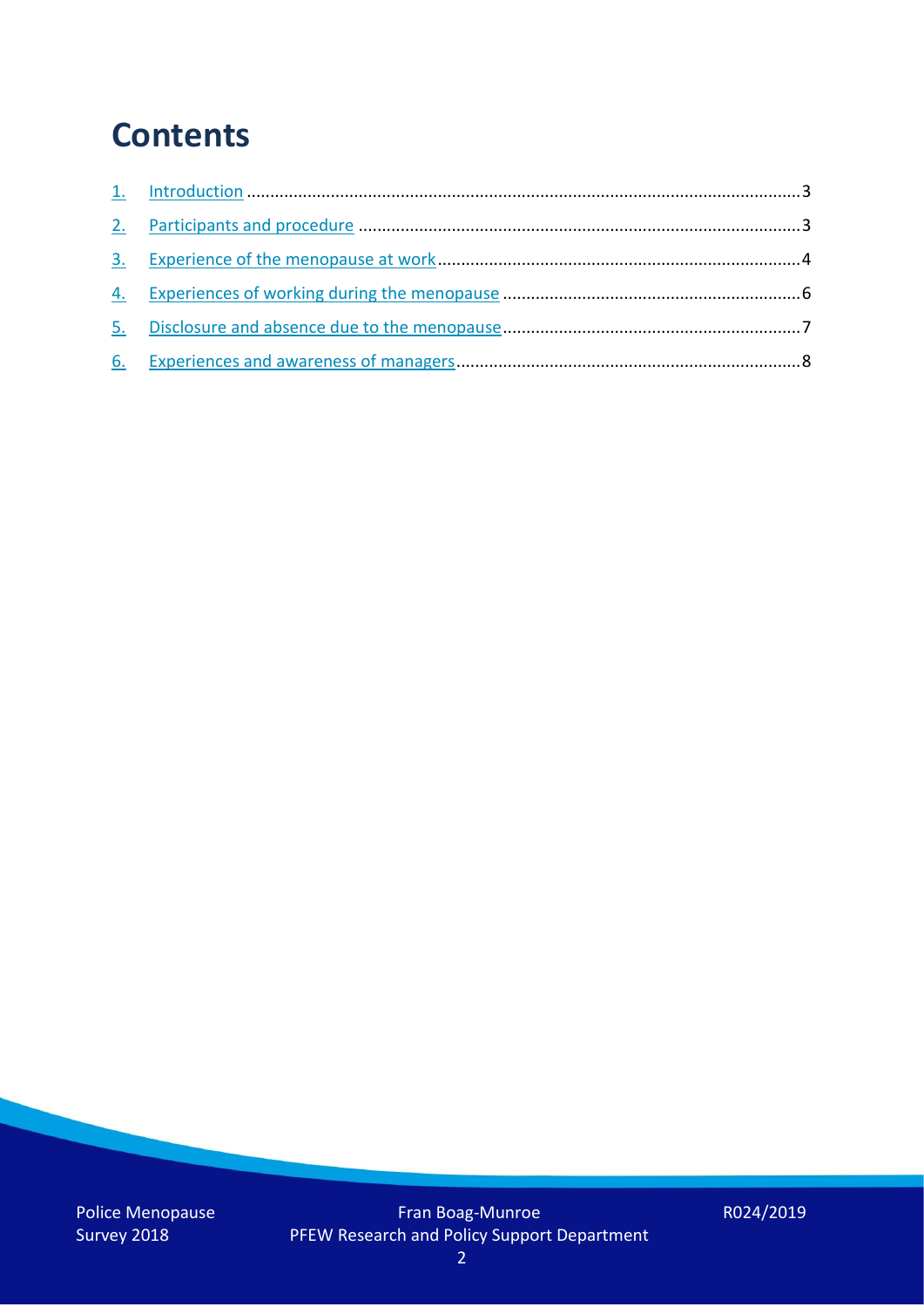## **1. Introduction**

The Menopause Survey 2018 was the first of its kind to examine the experiences and awareness of the menopause amongst police officers and police staff at a national level in England and Wales. In particular, it looked at the experiences of individuals who have either gone through or are going through the menopause and the experiences, as well as awareness of managers and supervisors in terms of supporting individuals who are going through the menopause.

This report provides an overview of some of the key findings from the survey for Avon and Somerset Constabulary.

### **2. Participants and procedure**

Overall 164 responses were received from respondents in Avon and Somerset Constabulary. 55% of responses were from police officers and 45% were from police staff. 123 respondents completed questions about their experiences of the menopause at work. 54 respondents answered questions relevant to line managers and supervisors (there was an overlap of 32 respondents who completed both sets of questions. A further 19 responses were received from other respondents within Avon and Somerset Constabulary (i.e. respondents without personal experience of the menopause or managerial responsibilities. Due to the smaller number of respondents within this latter group, these responses have not been reported below, however they have been included within the national statistics.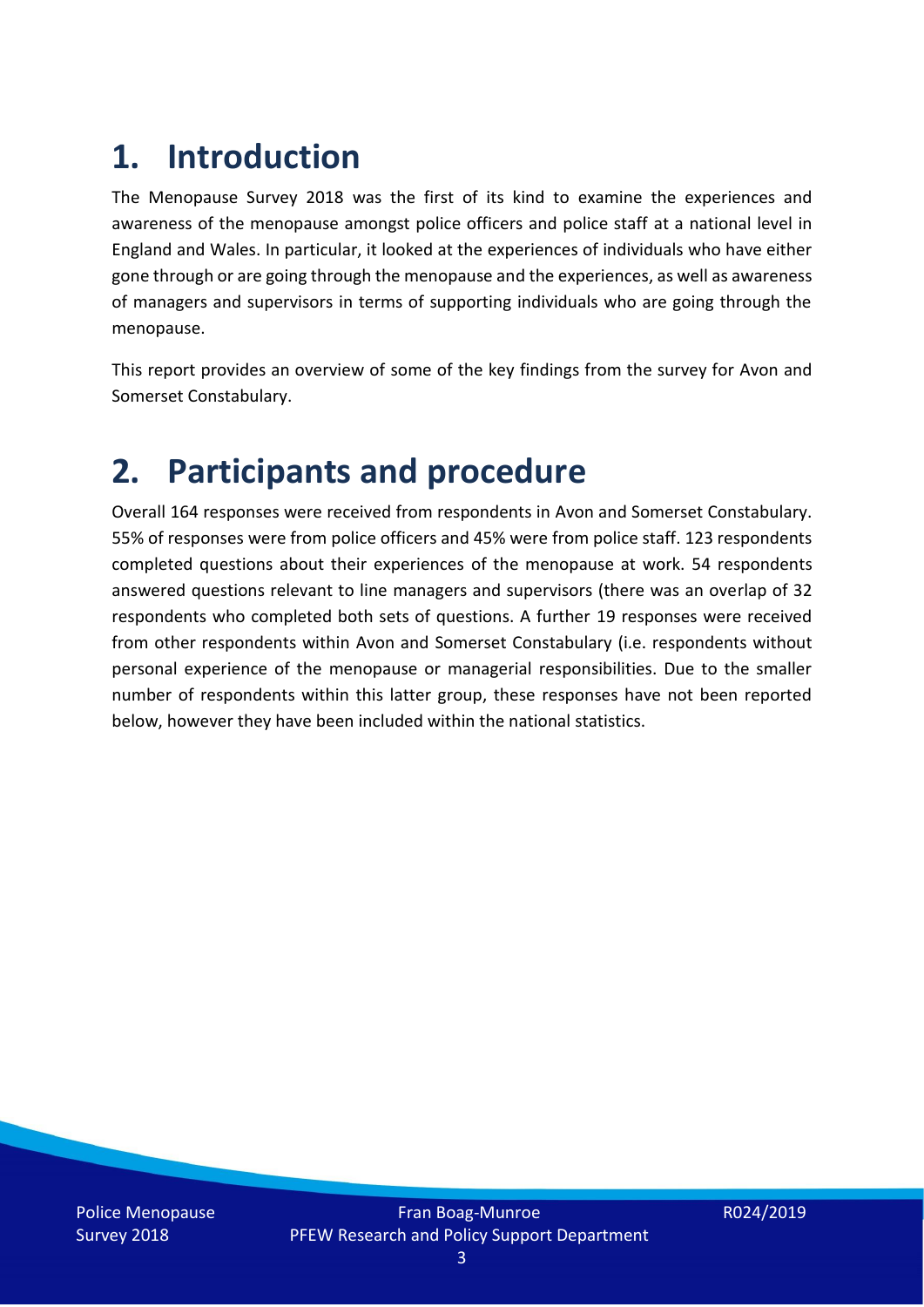### **3. Experience of the menopause at work**

82% of respondents in Avon and Somerset Constabulary said that symptoms of the menopause were either moderately or extremely problematic. This is higher than the national average, where 76% of respondents reported that symptoms of the menopause were moderately or extremely problematic.



Respondents were asked about the aspects of their working environment that made coping with symptoms of the menopause moderately or extremely difficult. The proportion of respondents in Avon and Somerset Constabulary who reported that these aspects of their working environment made coping moderately or extremely difficult are presented in Table 1 below, along with the corresponding proportions for the country as a whole.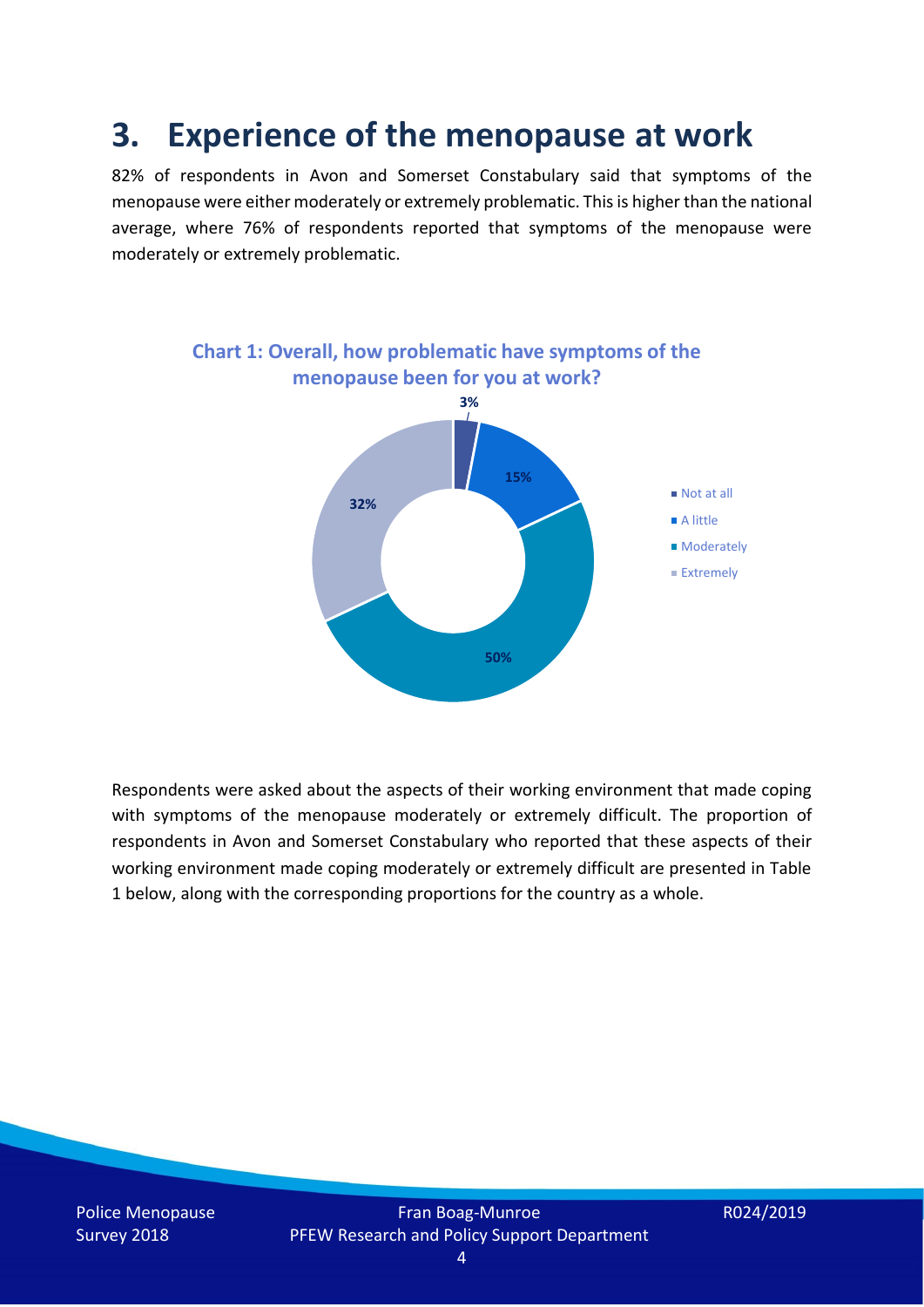|                                   | <b>Avon and Somerset</b><br><b>Constabulary</b> | <b>National Sample</b> |
|-----------------------------------|-------------------------------------------------|------------------------|
| <b>Recalling detailed</b>         | 59%                                             | 50%                    |
| <b>information</b>                |                                                 |                        |
| <b>Having to work shifts</b>      | 34%                                             | 33%                    |
| <b>Having fixed working hours</b> | 16%                                             | 20%                    |
| The temperature of your           | 66%                                             | 61%                    |
| working environment               |                                                 |                        |
| Inadequate opportunity to         | 67%                                             | 57%                    |
| control ventilation in your       |                                                 |                        |
| working environment               |                                                 |                        |
| Inadequate access to toilet       | 21%                                             | 16%                    |
| <b>facilities</b>                 |                                                 |                        |
| <b>Shared offices/workspaces</b>  | 34%                                             | 27%                    |
| The physical demands of           | 28%                                             | 26%                    |
| the job                           |                                                 |                        |
| The design of uniforms            | 24%                                             | 23%                    |
| The pressure of tight             | 39%                                             | 32%                    |
| deadlines                         |                                                 |                        |
| <b>Your workload</b>              | 48%                                             | 38%                    |
| <b>Not being office-based</b>     | 13%                                             | 9%                     |
| <b>Having to make difficult</b>   | 29%                                             | 26%                    |
| decisions within your job         |                                                 |                        |
| <b>Having to attend formal</b>    | 19%                                             | 18%                    |
| meetings                          |                                                 |                        |
| <b>Having to maintain your</b>    | 19%                                             | 18%                    |
| position for long periods         |                                                 |                        |
| without relief                    |                                                 |                        |

Table 1: Aspects of the working environment (where applicable) that made coping with symptoms of the menopause moderately or extremely difficult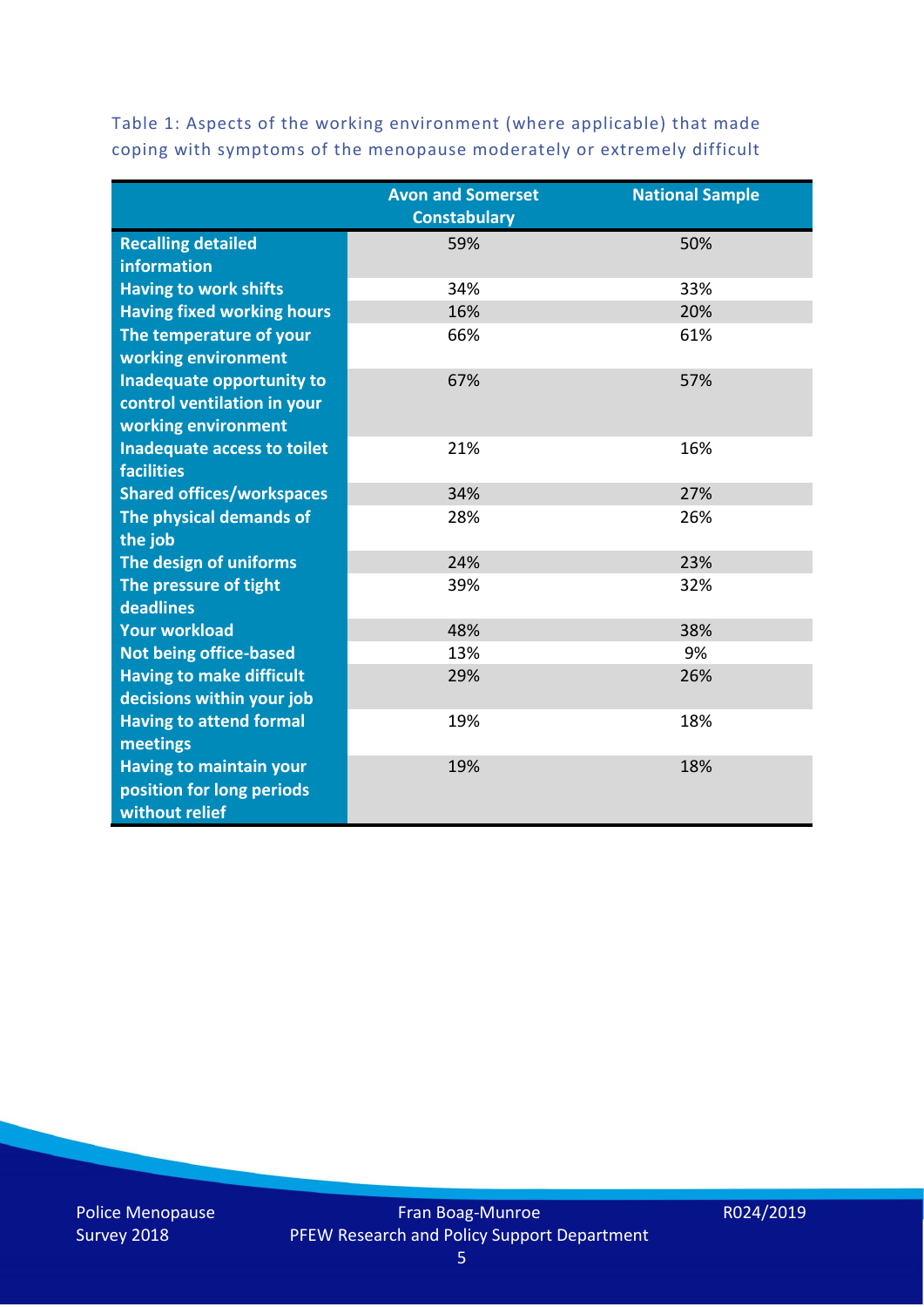## **4. Experiences of working during the**

### **menopause**

56% of respondents in Avon and Somerset Constabulary said that they felt that their job performance had been negatively affected by the menopause. This is higher than the national sample, where 46% felt that their job performance had been negatively affected by the menopause.

32% of respondents felt that the menopause had negatively affected their manager's and colleagues' views on their competence at work. Within the national sample, 21% of respondents who had either gone through or were going through the menopause felt this way.

28% of respondents in Avon and Somerset Constabulary said that they had considered leaving because they have found it difficult to deal with the menopause at work. This is higher than the national average, where 20% of respondents said that they had considered leaving as a result of the menopause.



#### **Chart 2: Experiences of work as a result of the menopause**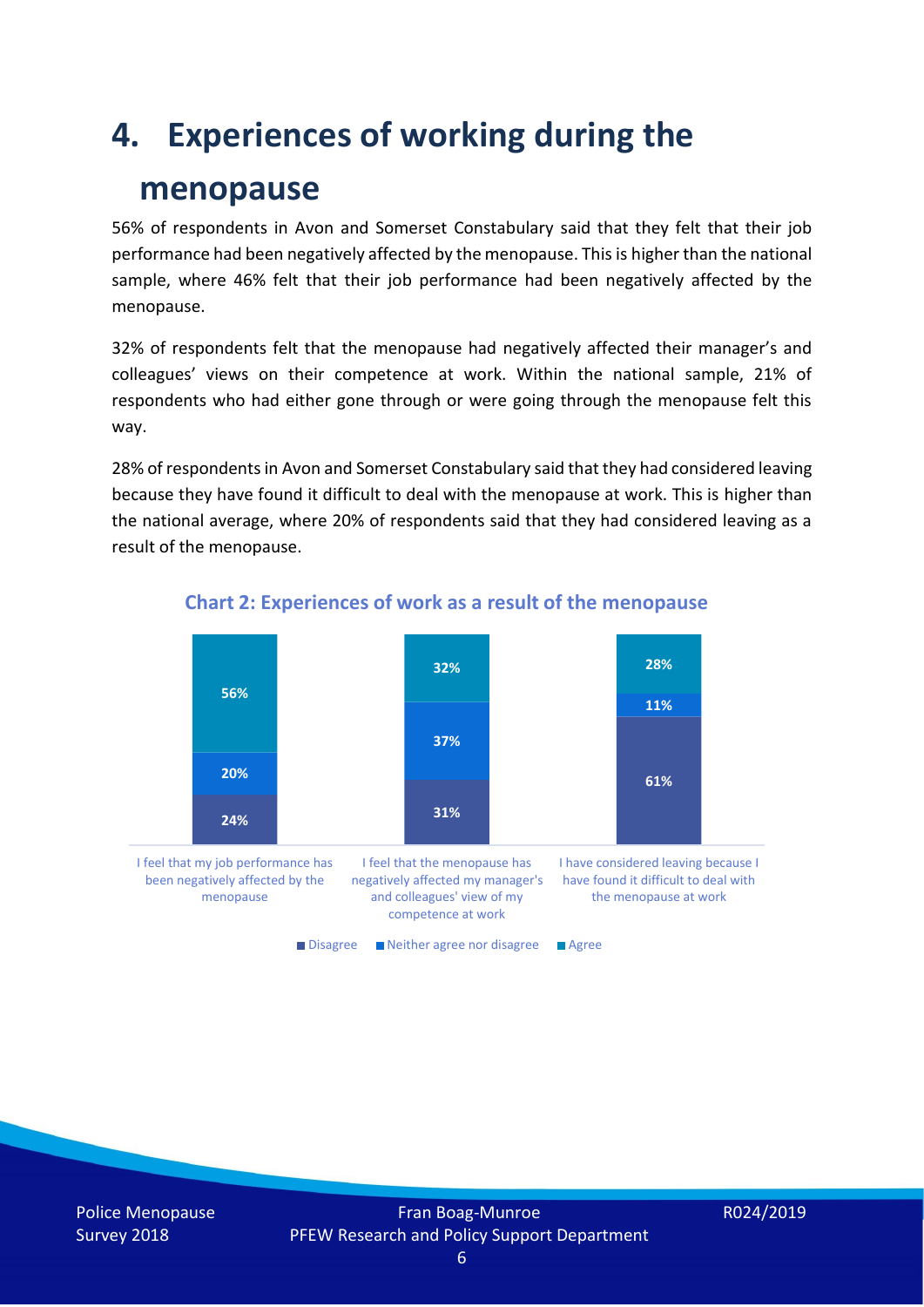# **5. Disclosure and absence due to the**

### **menopause**

47% of respondents in Avon and Somerset Constabulary said that they had disclosed to their line manager that they were experiencing symptoms of the menopause. 49% said that they had not disclosed to their line manager (the remainder did not feel this was applicable to them). Respondents in Avon and Somerset Constabulary were equally likely to have told their line manager that they were experiencing symptoms of the menopause compared to the national sample, where 47% had disclosed to their line manager.

21% of respondents in Avon and Somerset Constabulary said that they had taken sickness absence because they were experiencing symptoms of the menopause. In addition, 61% said that they had attended work despite feeling that they should have really taken sick leave because of their symptoms (i.e. menopause-related "presenteeism") and 32% said that they had taken annual leave or rest days to take time off because they were experiencing symptoms of the menopause (i.e. menopause-related leaveism).

Comparison of the proportions of respondents in Avon and Somerset Constabulary reporting menopause-related sickness absence, presenteeism and leaveism compared to the national average are presented in Table 2 below.

|                                       | <b>Avon and Somerset</b><br><b>Constabulary</b> | <b>National Sample</b> |
|---------------------------------------|-------------------------------------------------|------------------------|
| Menopause-related<br>sickness absence | 21%                                             | 18%                    |
| Menopause-related<br>presenteeism     | 61%                                             | 62%                    |
| Menopause-related<br>leaveism         | 32%                                             | 35%                    |

#### Table 2: Menopause-related sickness absence, presenteeism and leaveism